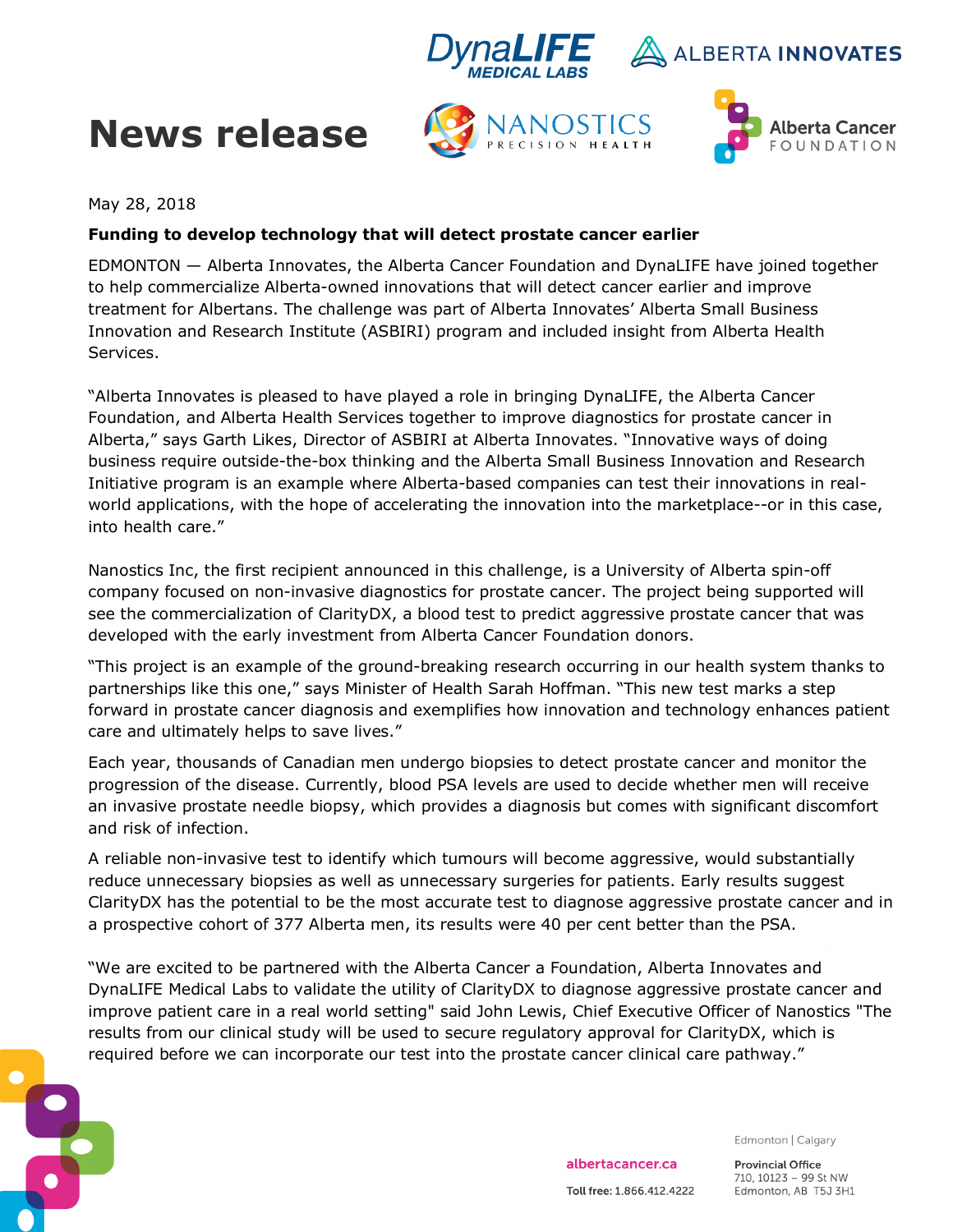



# **News release**





ClarityDX could eventually reduce 40 per cent of unnecessary biopsies in Alberta, representing savings to the system of \$4 million a year and a dramatic impact on the quality of life for men and their families.

"The Alberta Cancer Foundation is pleased to be part of this initiative that recognizes the importance of detecting cancer earlier and improving the chance of treatment success," says Alberta Cancer Foundation President and CEO, George Andrews. "Our mandate is to deliver impact to Albertans facing cancer—the ultimate goal of this work by Nanostics is to implement this test within the healthcare system so Albertans and those around the world can benefit."

"ClarityDX is a shining example of the health research innovations that are developed every day at the University of Alberta to improve patient care in our province and around the world," said Richard Fedorak, dean of the U of A's Faculty of Medicine & Dentistry. "Thanks to our partners and collaborative work, what began as a seed of an idea in a U of A lab now has the potential to both ease suffering and allow health-care providers to detect aggressive prostate cancer with unparalleled accuracy."

This funding will support the test as it transitions from the research environment to an accredited laboratory, DynaLIFE. Nanostics will receive more than \$1.3 million for this project over the next 24 months, including \$500,000 from Alberta Cancer Foundation donors, \$500,000 from Alberta Innovates and \$305,500 of in-kind service from DynaLIFE.

"DynaLIFE believes that our consolidated and integrated provincial health system is a unique opportunity for technology development and these projects will lead the way in demonstrating a faster and more effective path to clinical delivery in Alberta and the international market," says DynaLIFE CEO Jason Pincock."

For media inquiries, contact:

Phoebe Dey, VP Communications and Marketing Dwayne Brunner, Manager, Media Relations Alberta Cancer Foundation Alberta Innovates Cell: (780)700-6120 Cell: (587)572-4091

Roland Maier, Manager, Science and Technology Catalina Vasquez, Chief Operating Officer DynaLIFE Nanostics, Inc. Nanostics, Inc. Nanostics, Inc. Nanostics, Inc. Nanostics, Inc. Nanostics, Inc. Nanostics, Inc. Nanostics, Inc. Nanostics, Inc. Nanostics, Inc. Nanostics, Inc. Nanostics, Inc. Nanostics, Inc. Nanos Ph: (780)451-3792 ext. 3319 Ph: (780)499-5396



Edmonton | Calgary